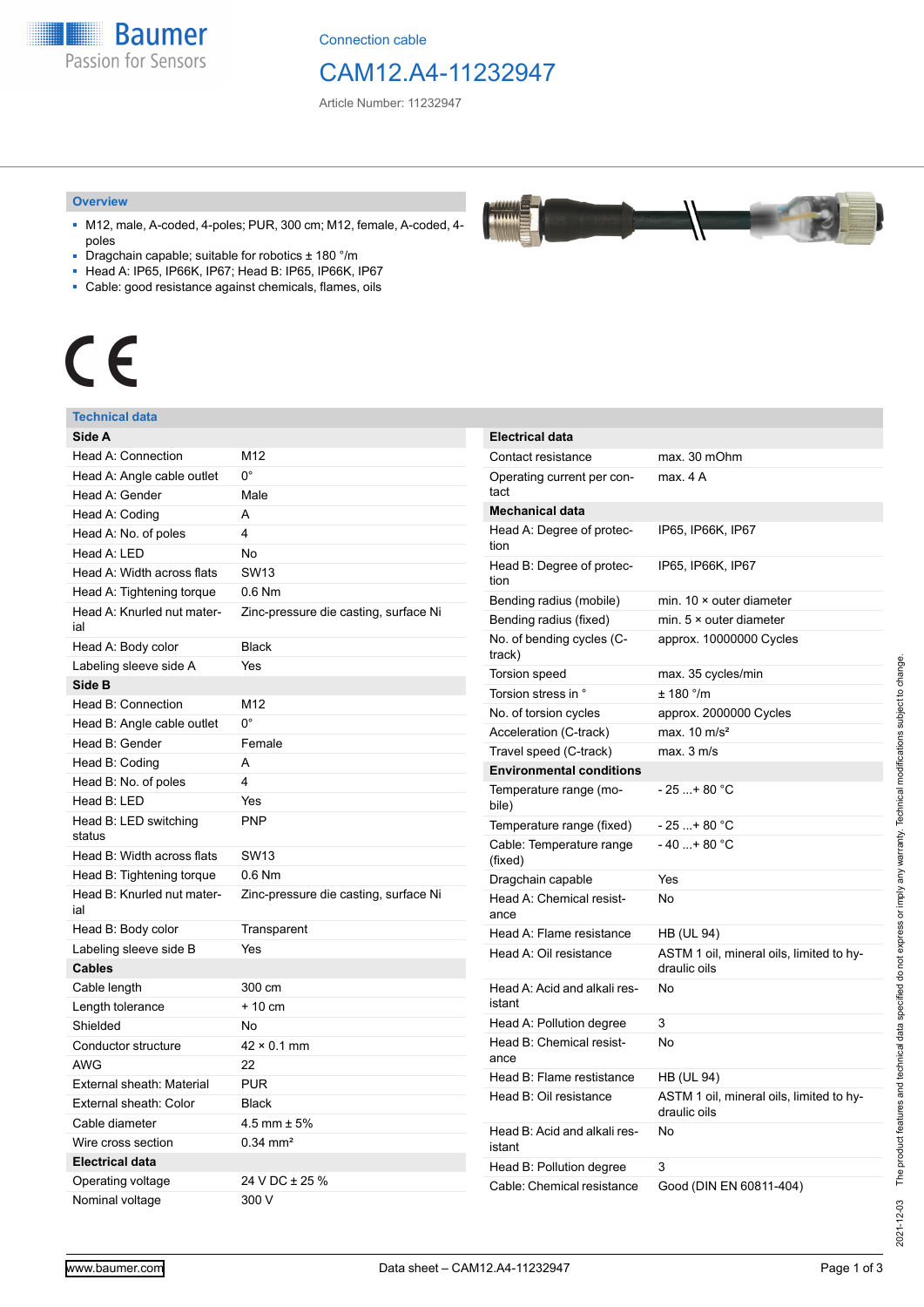

Connection cable

### CAM12.A4-11232947

Article Number: 11232947

#### **Technical data**

**Side A**

#### **Environmental conditions**

Cable: Flame resistance Conform UL 1581 §1090 (H); CSA FT2;

**Technical drawing**

IEC 60332-2-2 Cable: Oil resistance Good (DIN EN 60811-404)

#### **Environmental conditions**

Cable: Silicone-free Yes

#### **Side B**

**Coding**

#### **Technical drawing**





#### **Coding**